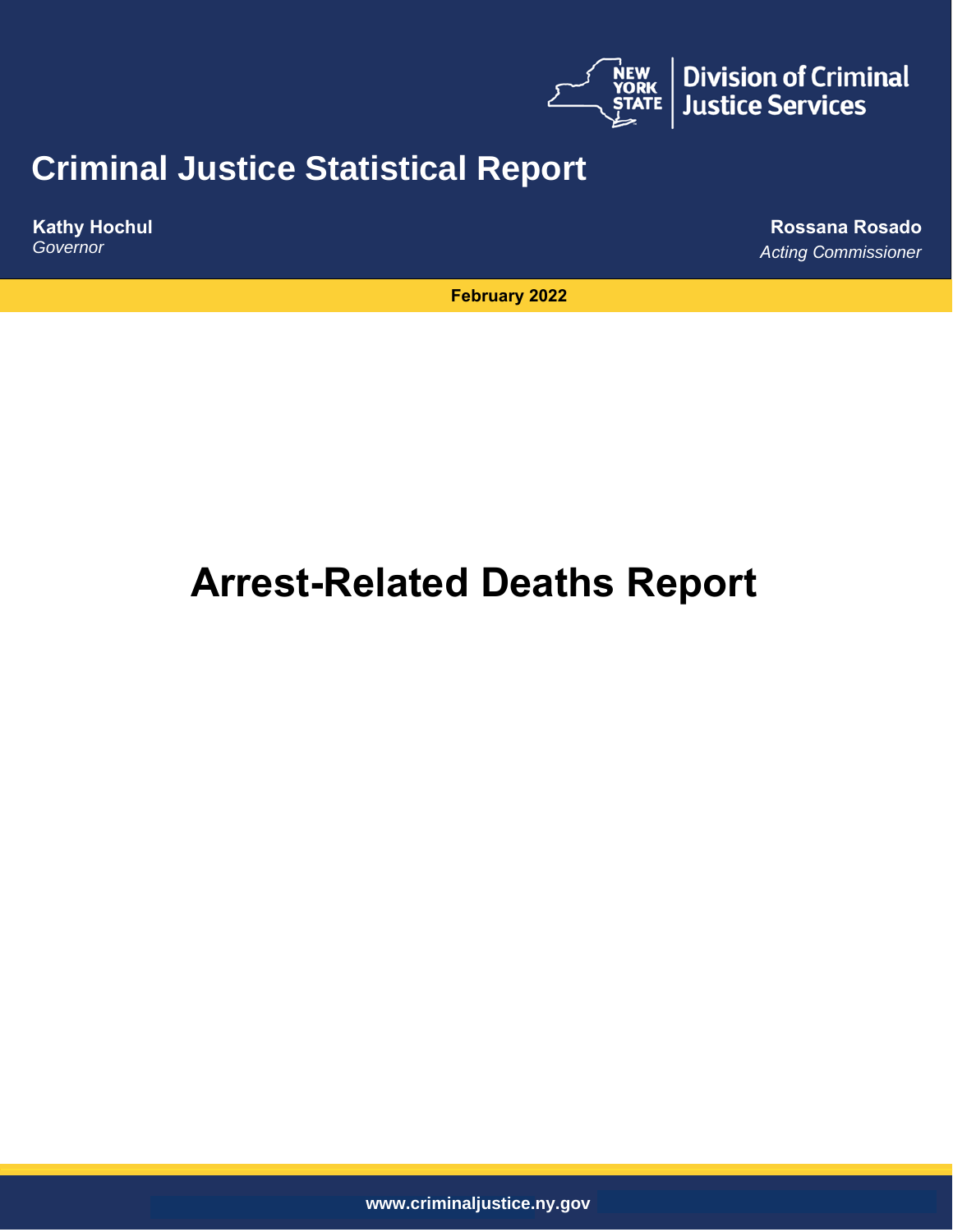# **Arrest-Related Deaths Incidents Report January 1, 2021 – December 31, 2021**

| <b>Table of Contents</b> |  |
|--------------------------|--|
|                          |  |
|                          |  |
| <b>Appendices</b>        |  |
| Appendix A:              |  |

| Appendix B: |  |
|-------------|--|
|             |  |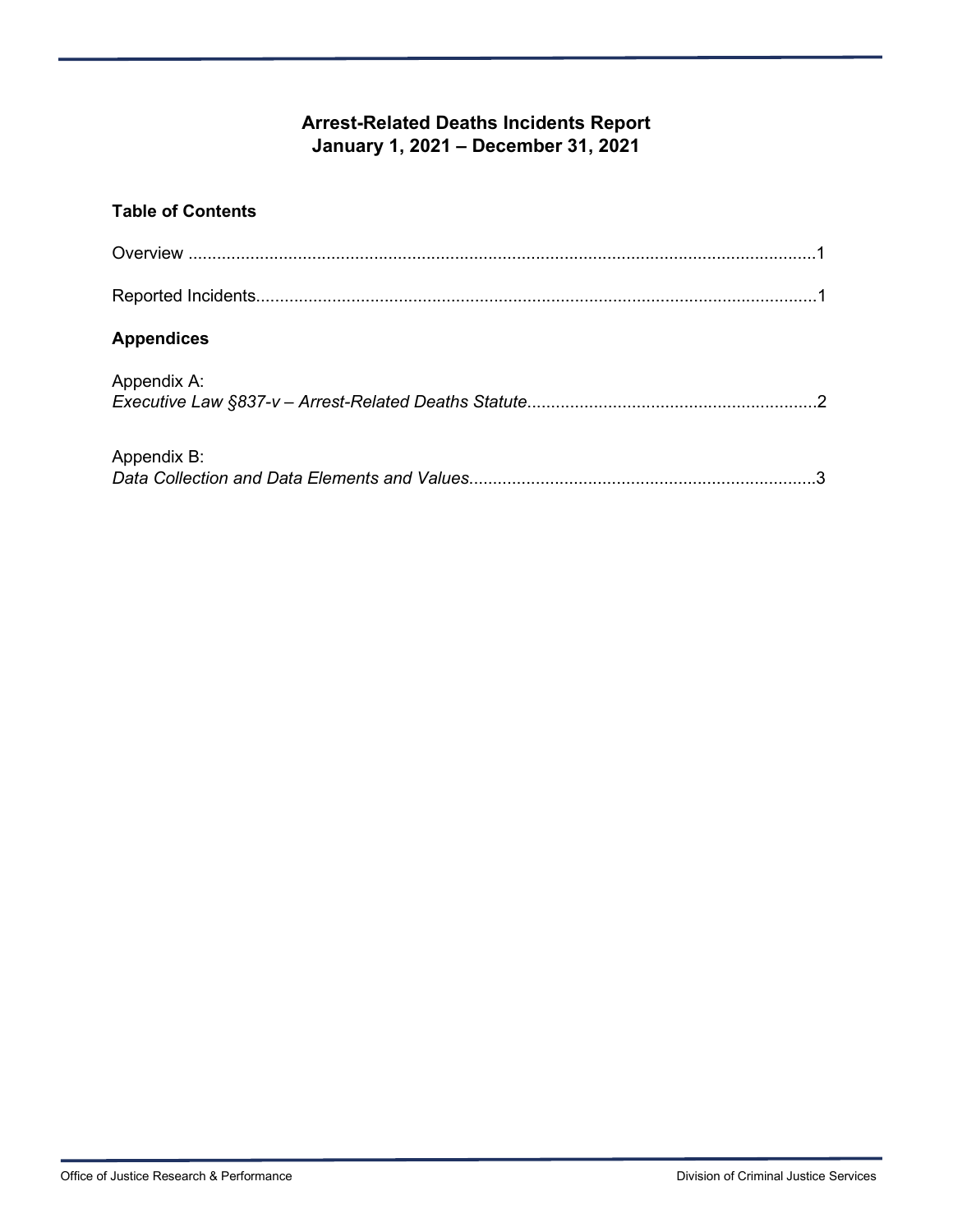#### **Overview**

State law requires each police department, sheriff's office, and the New York State Police to report to the Division of Criminal Justice Services (DCJS) incidents involving arrest-related deaths. The law (Appendix A) defines an arrest-related death as one "…that occurs while an individual is in law enforcement custody or during an attempt to establish custody including, but not limited to, deaths caused by any use of force."

The law also requires DCJS to publish an annual report and make case-level data available to the public monthly. This report summarizes arrest-related deaths reported by police departments and sheriffs' offices to DCJS from Jan. 1, 2021, through Dec. 31, 2021. Date of the incident, location of the incident (village, town or city), county, reporting agency, circumstance surrounding the death, the sex, race, ethnicity and age of the individual are required to be reported. Appendix B contains additional details.

#### **Reported Incidents (data reported as of Jan. 6, 2022)**

- Seven law enforcement agencies reported seven arrest-related deaths in 2021: The Auburn Police Department, Chemung County Sheriff's Office, DeWitt Police Department, Oneonta Police Department, Syracuse Police Department, the Wallkill Police Department, and the state Department of Environmental Conservation Division of Law Enforcement.
- Six deaths resulted from use of force and one death was from natural causes.
- Four deaths occurred during the agency's response to unlawful or suspicious activity, two occurred while officers were making arrests, and one occurred during medical, mental health, or welfare assistance.
- Five individuals were white, non-Hispanic males and two individuals were white, non-Hispanic females.
- Individuals were 17, 23, 30, 31, 33, 53, and 55 at the time of their death.

Case-level data, which will be updated monthly, is available on the "Arrest-Related Deaths" tab on the Statistics page of the DCJS website.

**Note:** *The New York City Police Department did not report arrest-related death incidents in time to be included in this report. NYPD data will be added to the case-level data file online when it is reported to DCJS.*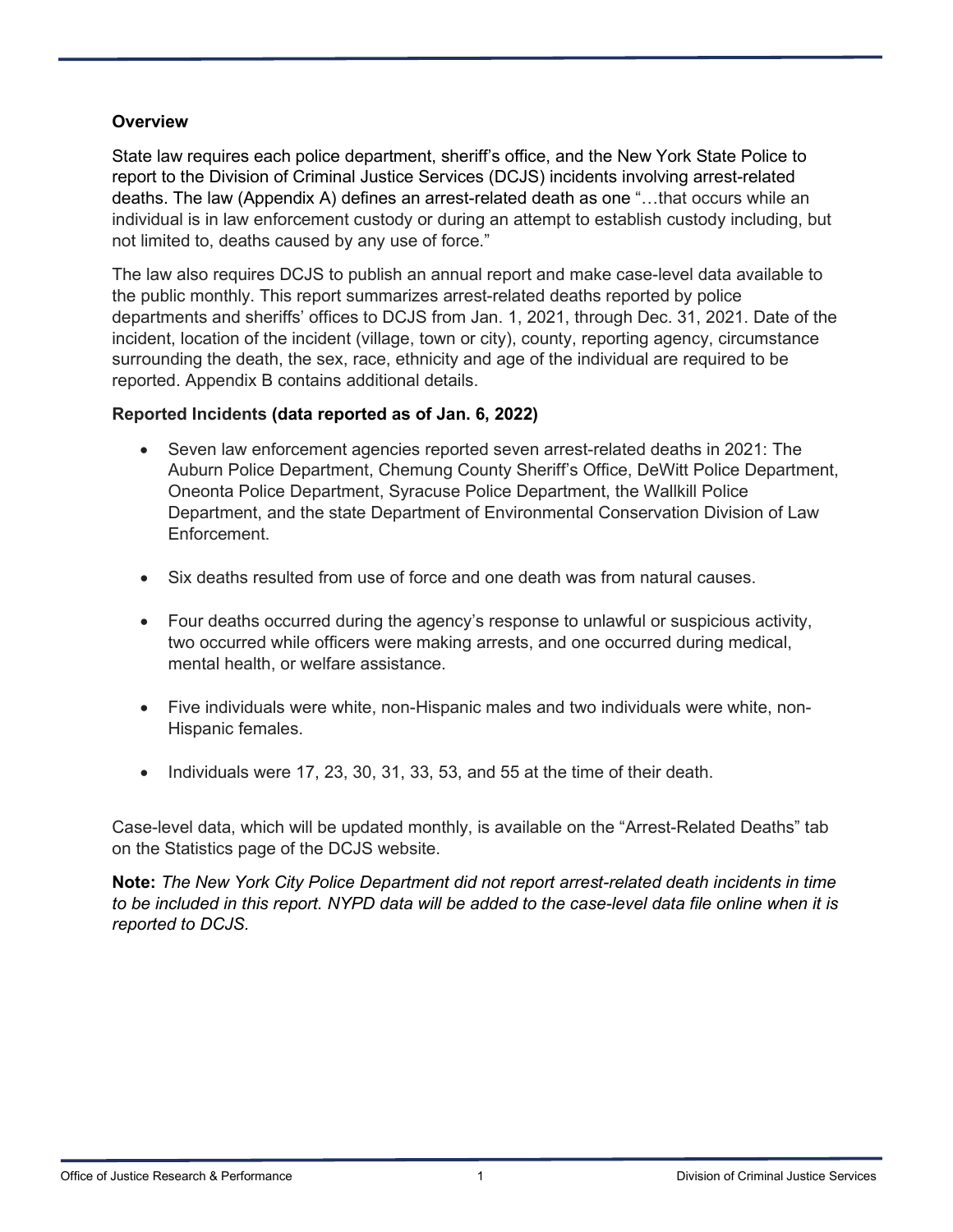#### **Appendix A**

### **Executive Law §837-v\*2 – Arrest-Related Deaths Statute**

#### **Reporting duties of law enforcement departments with respect to arrest-related deaths.**

1. The chief of every police department, each county sheriff, and the superintendent of state police shall promptly report to the division any arrest-related death, disaggregated by county. The data shall include all information the division shall report pursuant to the requirements of subdivision five of this section.

2. The initial report required by this subdivision shall be for the period beginning six months after the effective date of this section and shall be submitted on an annual basis thereafter. Each annual report shall be submitted no later than February first.

3. The division shall make the information required by subdivision one of this section available to the public by posting it on the website of the division. With respect to the information required by subdivision one of this section, the division shall update such information on a monthly basis and such information shall be posted in alphanumeric form that can be digitally transmitted or processed and not in portable document format or scanned copies of original documents.

4. The division shall promulgate regulations to effectuate the reporting of data from law enforcement departments sufficient to make the reports required by subdivision five of this section.

5. The division shall submit to the governor and the legislature an annual report of arrestrelated deaths disaggregated by county. An arrest-related death is a death that occurs while an individual is in law enforcement custody or during an attempt to establish custody including, but not limited to, deaths caused by any use of force. Such report shall include the following information:

(a) the number of arrest-related deaths;

- (b) the race, ethnicity, age, and sex of the individual;
- (c) the zip code or location where the death occurred; and
- (d) a brief description of the circumstances surrounding the arrest-related death.